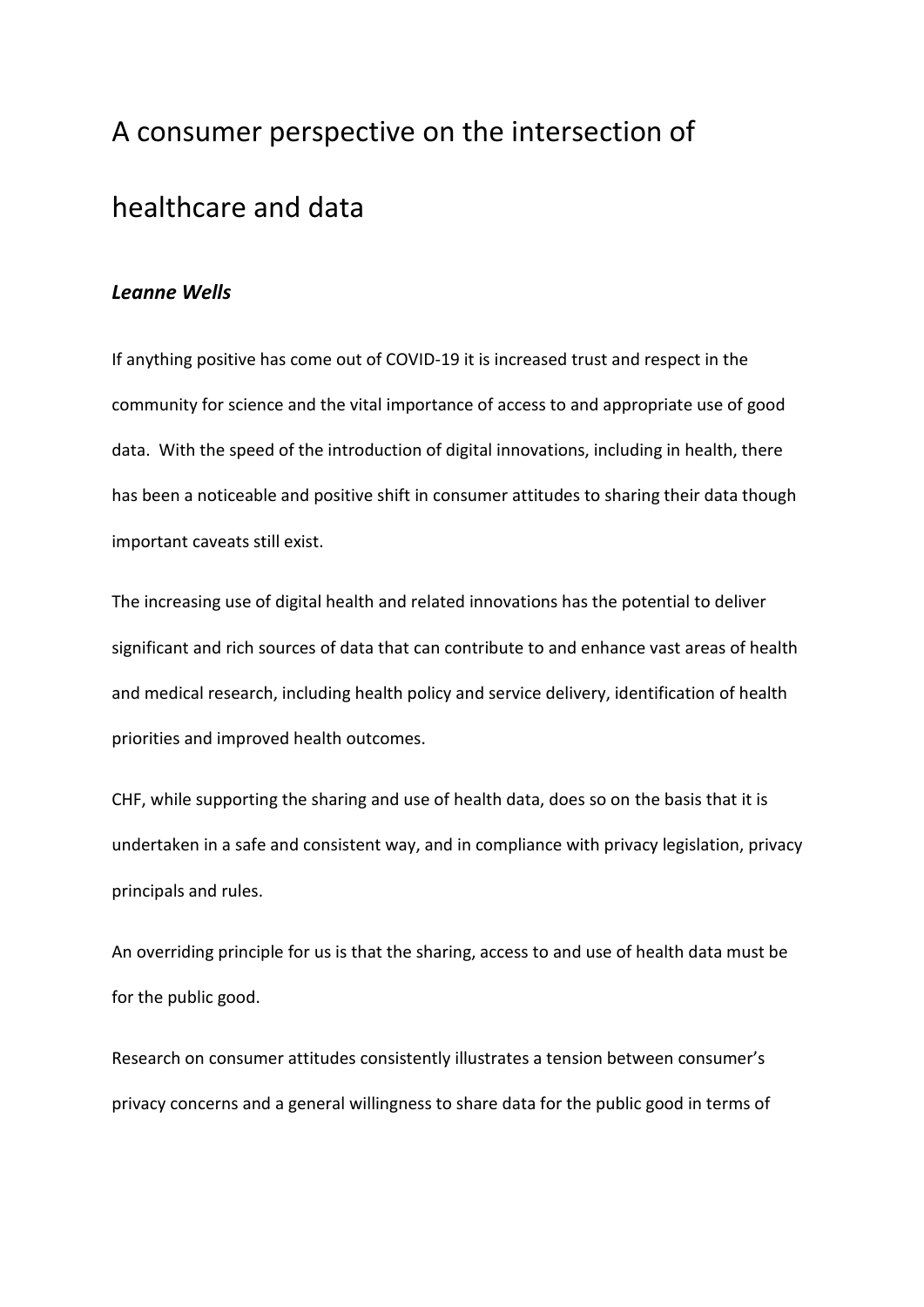health service delivery, development of health polices and priorities and improved health outcomes.

Individuals are likely to be more willing to allow data about themselves to be used provided they understand why and how the data is being used, can see tangible benefits, and have control over who the data is shared with

.

Consumer health data – clinical and socio-demographic – is increasingly collected, linked and used, both with and without consumers' knowledge and informed consent. There is increasing focus on 'big data', evidence-informed policy, and the value of data-driven service development and improvement. Recent examples of this include consultations about the secondary use of health data, incentivising the capture of data at the point of care delivery, and the My Health Record (MHR).

While discussions continue on the benefits to be realised by collecting data and using it more effectively, limited attention has been paid to how consumers feel about this new data era and to assessing their data literacy.

We looked at this in 2017 in a collaborative research project on consumers' attitudes to data with NPS MedicineWise. It highlighted a number of key themes.

Consumers want ownership of and control over their own health data and they want control over which organisations have access to their data for secondary purposes like research and want to be asked for consent when organisations want access to their health data.

Developing models of consent that are both acceptable to consumers and feasible for research and health communities should be considered a priority.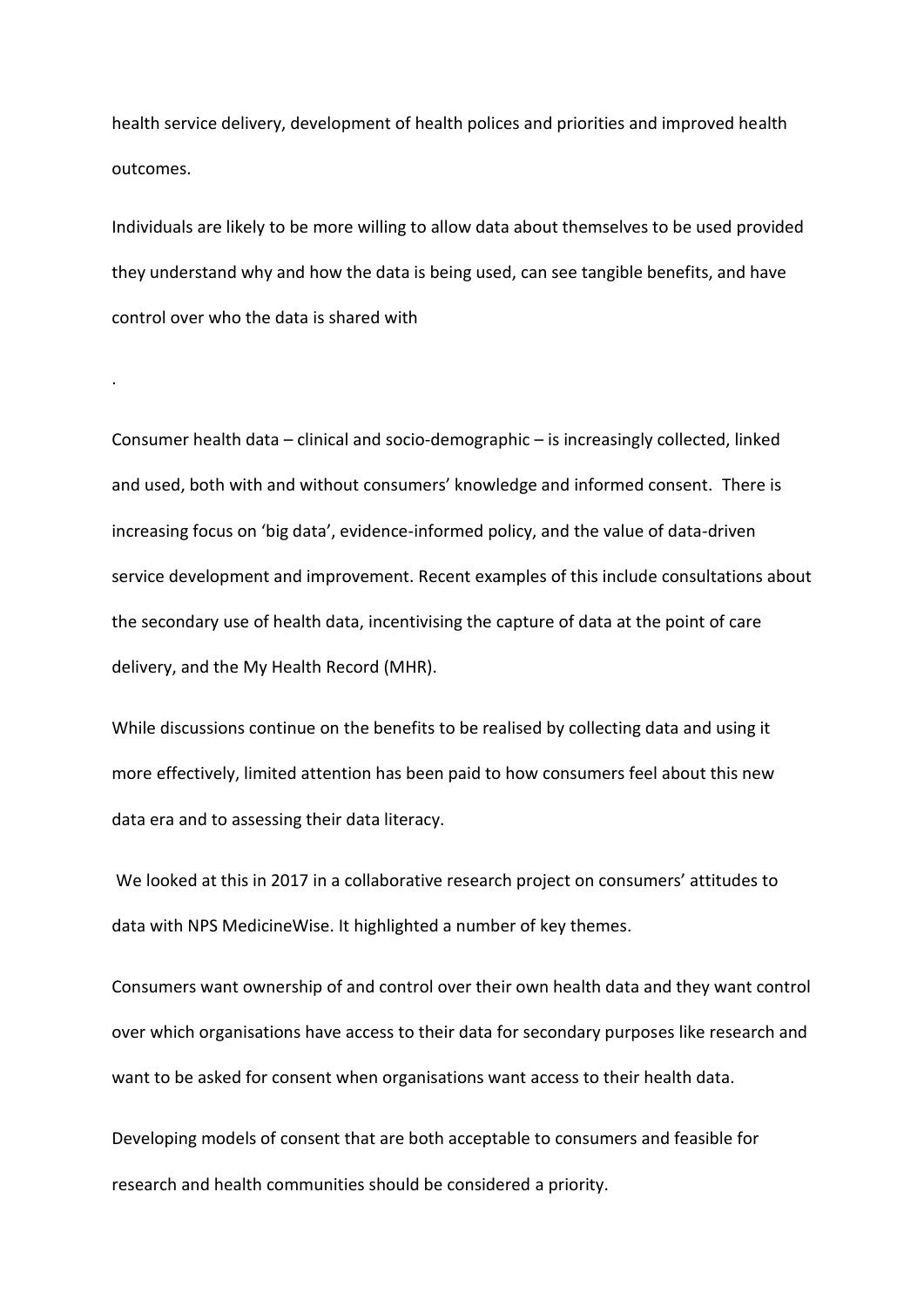Consumers are highly segmented and not a homogeneous group. Involving consumers is key to building trust and willingness to share their data for benefits realisation. Consumers are more willing to share data when it is for public or individual good and are significantly less likely to share it if it is to be used for commercial gain.

Consumers were more likely to accept the sharing of their health data if there is an element of a quid pro quo; that is sharing their data in exchange for outputs that are meaningful, useful and of value to them as consumers, and that enable them to hold data custodians/users (eg healthcare providers) to account.

Secondary data use tends to be driven by what matters to providers rather than recipients of care, and this non-consumer-centric view is often problematic to gaining consumer trust and willingness to share their data.

To redress this, consumers need to be involved in defining what outputs they would like to see from use of their data and how they would like to be kept informed about the use of their data. There are specific population subgroups with different needs that should be explicitly addressed including appropriate consultation, communication, and involvement. These include Aboriginal and Torres Strait Islander consumers, particular cultural groups, consumers who have previous experiences that may impact on their levels of trust, and those who are concerned about discrimination due to their health or other circumstances. Consumers value having an understanding of the purposes to which their data is to be put, who is requesting it and how it will be used.

Studies where consumers were asked to discuss and reflect on their need for consent processes have found that as the perceived transparency and value of the research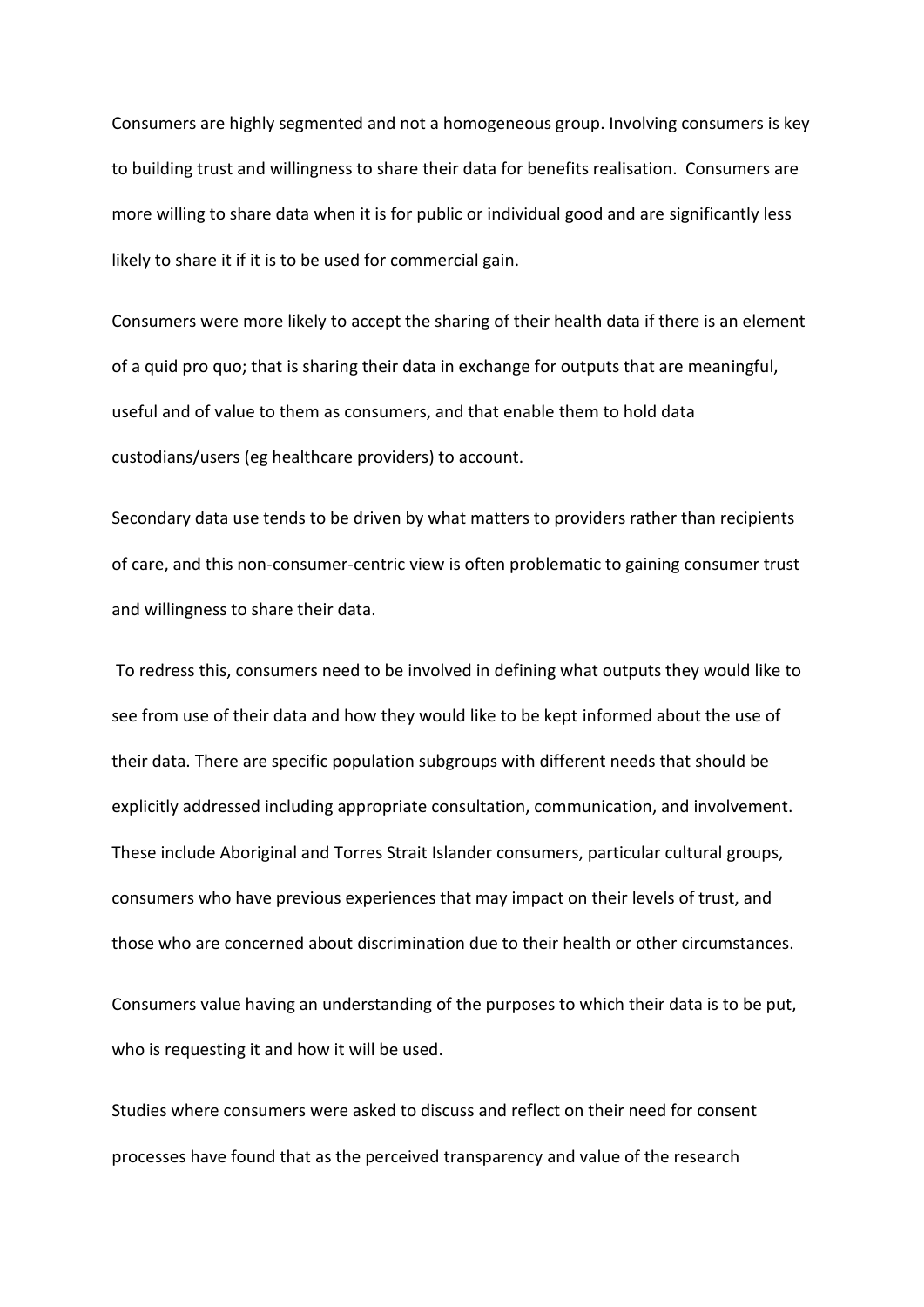increased, views typically shifted from an explicit opt-in consent system to a more flexible opt-out or circumstantial consent

Ultimately the onus is on organisations that wish to use consumers' data to put in place clear, transparent, open, and two-way communications about the purpose for which the data is to be used, how and by whom it will be used, and the benefits and risks. Involving consumers in designing these communications will ensure they meet consumers' needs, building their trust and willingness to share data.

Consumers continue to have concerns about 'function creep' highlighting the importance of establishing clear and stated ranges of purposes and perhaps even anticipated purposes of health data collection.

To illustrate the strength of this concern, a 2020 survey by the Office of the Australian Information Commissioner (OAIC) found that 84% of Australians considered supplying information to an organisation for a specific purpose and the organisation using it for another purpose to be misuse.

The initial OAIC research survey, undertaken prior to the pandemic impacting Australia in early March 2020, also demonstrated that:

- 40% of Australians are comfortable with government using data collected for research, service, or policy development. And that
- 83% of Australians want government to provide more protection of the privacy of their data.

However, the change in behaviours during the current COVID-19 pandemic had privacy implications as governments sought and introduced technology solutions to prevent and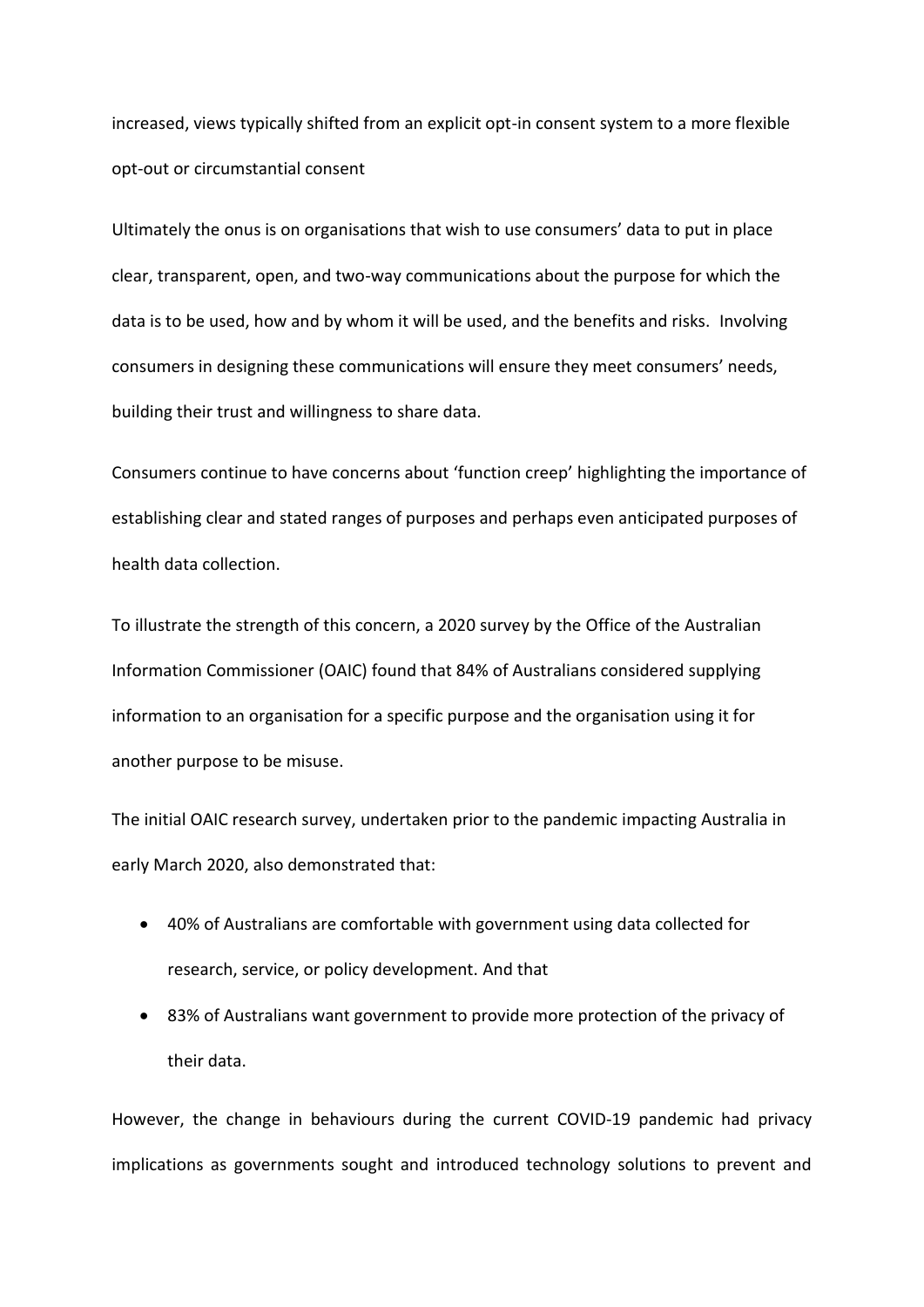manage COVID, including treatment, and disease prevention and control. Consequently, the OAIC decided to undertake a second survey after COVID hit Australia, to gauge how attitudes may have changed.

This found that 60% of Australians agreed that during the covid-19 pandemic some concessions must be made in relation to privacy protection and confidentiality for the public and national good but only if they are not permanent.

So the view is very clearly that the use of data is very much situational.

Further changes in attitudes are evident in very recent research undertaken by Curtin University as part of a collaborative project with CHF. While this research is not yet finalised and not yet public some initial insights are relevant. In a national survey of more than 1800 Australians as a component of this project, 95% of respondents said they were comfortable sharing their health information with health providers. In terms of the use of their health information for research over 50% said they were willing to share their health data if the research was being undertaken by non-government or commercial not for profit generating enterprises. Indeed, the level of unwillingness to share their data with the for-profit sector is consistent with consumer attitudes that CHF has identified through other consultations.

There is another source of health information that holds great promise in terms of health delivery, preventative health and health management across all areas of the health system. That is My Health Record.

Given the commitment to restrictions on sharing of MHR data it is difficult to comprehend a situation as to why - or when - such information would be exposed beyond sharing between a consumer's health providers in relation to their care.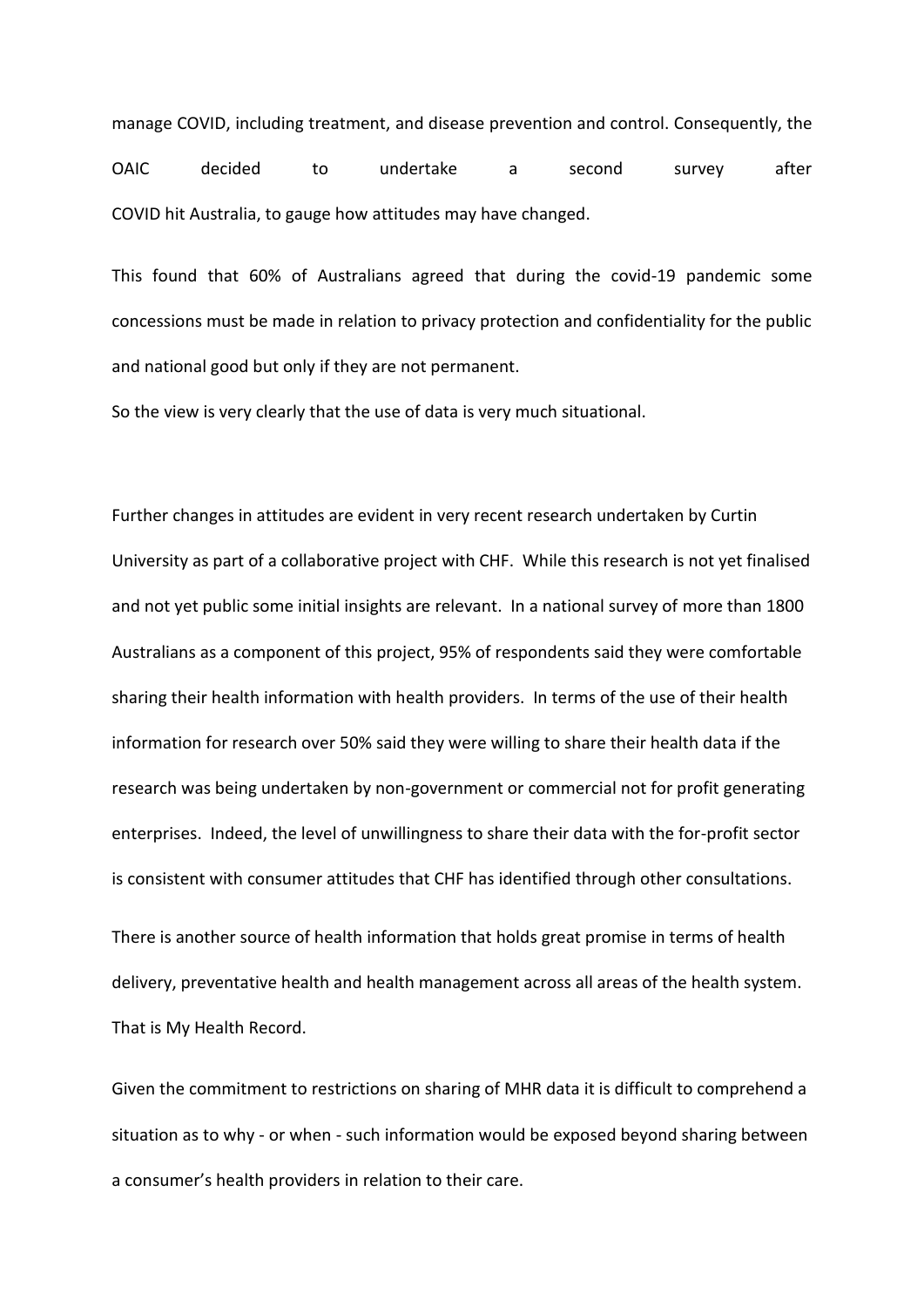This, of course, relates to the purpose of MHR of ultimately creating a seamless "journey" through the health system in terms of providing continuity and improved quality of care for consumers moving across all levels of the health system.

Consistent themes in all research on consumer attitudes have significantly identified that

- Health providers are those most trusted by consumers in terms of maintaining the privacy and confidentiality of their health information and
- A willingness of consumers to share their health information with their health providers.

In late July 2021, the Australian Digital Health Agency advised that 22.9 million Australians had a MHR. This figure, however, given the opt-out strategy adopted when MHR was introduced, should not be interpreted as a willingness on the part of around 9 out of 10 Australians to share their health information.

It does appear that the mandatory recording of COVID vaccinations in the Australian Immunization Register, subsequently recorded in the MHR, and access to a vaccination certificate via the MHR, has driven increased interest in and access to their MHR by consumers. COVID has been a case study in the utility MHR can offer.

That they frequently find their record empty or near to empty, except for this data, has come as a surprise to many.

The one area where consumers' willingness to share their health information is the highest is somewhat neglected in terms of ensuring the information is loaded by providers.